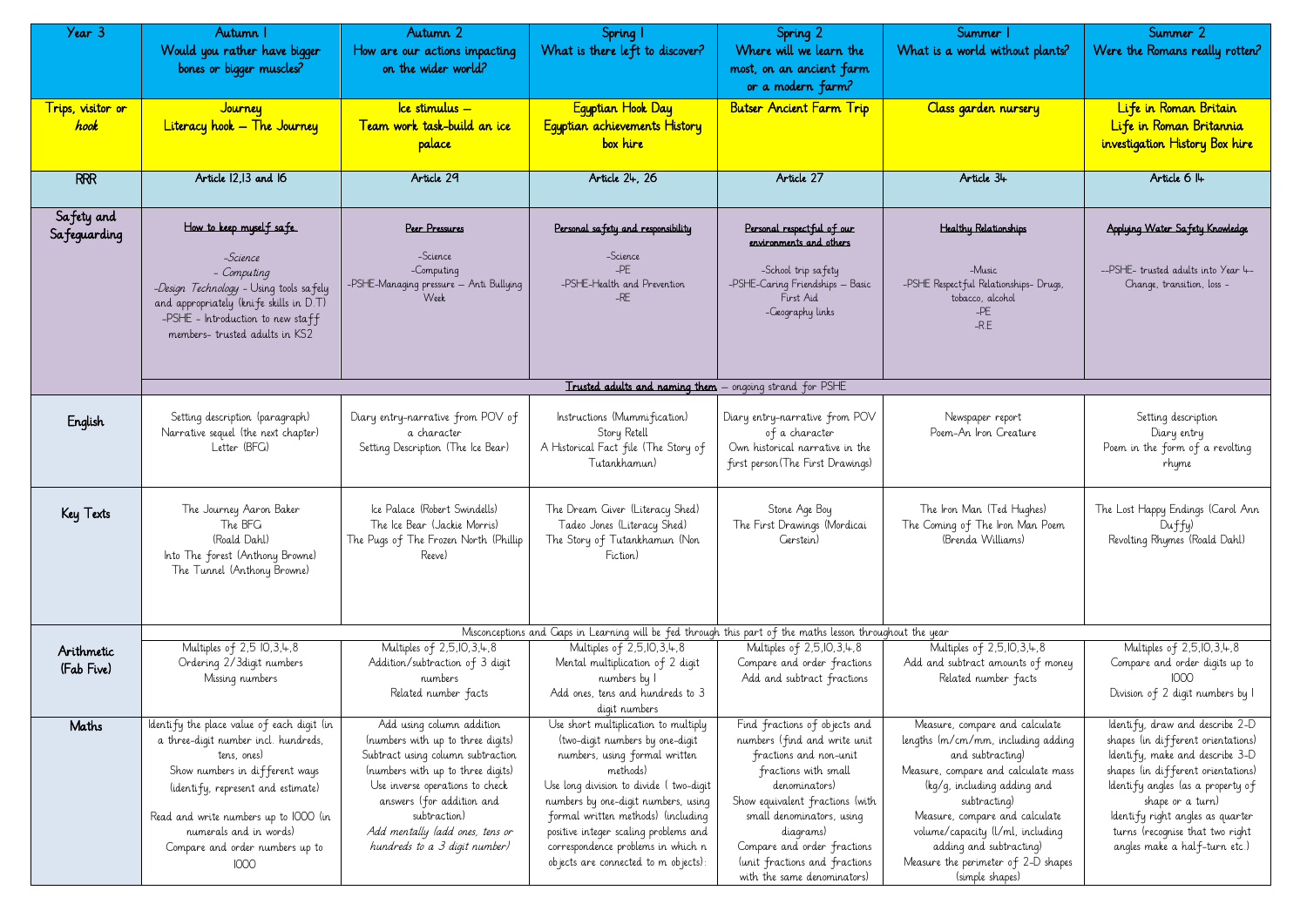|           | Find 10 or 100 more or less than a<br>number<br>Consolidate 2, 5 and IO x tables from<br>KSI | Subtract mentally (subtract ones,<br>tens or hundreds from a 3 digit<br>number)<br>Estimate the answer (to a<br>calculation: addition and<br>subtraction, using place value<br>knowledge) | Count in multiples of $4, 8, 50$ and<br>100 (count from 0)<br>Multiply mentally (two-digit numbers<br>by one-digit numbers, e.g. by<br>partitioning and using known facts)<br>Revisit $4 \times$ tables and use them to<br>learn 8 x tables | Count up and down in tenths<br>(recognising that IOths derive<br>by dividing numbers/objects into<br>IO equal parts)<br>Add and subtract fractions<br>(with the same denominator<br>within one whole, e.g. $5/7$ +<br>$1/7 = 6/7$ | Add and subtract money (to give<br>change, using both $f$ and p in practical<br>contexts)<br>Calculate the duration of events (in<br>seconds, minutes and hours, to record,<br>compare and calculate the time taken<br>by particular events or tasks)<br>Know the duration of minutes, days<br>and years (number of seconds in a<br>minute and the number of days in<br>each month, year and leap year)<br>Tell the time from an analogue clock<br>(tell and write time to the nearest<br>minute, including using Roman<br>numerals from I to XII)<br>Tell the time from a digital clock (tell<br>and write time - 12-hour and 24-hour<br>clocks) | Compare and order angles lidentify<br>whether angles are greater than or<br>less than a right angle)<br>Identify horizontal, vertical,<br>perpendicular and parallel lines<br>Use bar charts, pictograms and<br>tables (to interpret and represent<br>d.a.t.a.)<br>Use data to solve problems (e.g. 'How<br>many more?' and 'How many fewer?'<br>using information presented in scaled<br>bar charts and pictograms and tables) |
|-----------|----------------------------------------------------------------------------------------------|-------------------------------------------------------------------------------------------------------------------------------------------------------------------------------------------|---------------------------------------------------------------------------------------------------------------------------------------------------------------------------------------------------------------------------------------------|-----------------------------------------------------------------------------------------------------------------------------------------------------------------------------------------------------------------------------------|---------------------------------------------------------------------------------------------------------------------------------------------------------------------------------------------------------------------------------------------------------------------------------------------------------------------------------------------------------------------------------------------------------------------------------------------------------------------------------------------------------------------------------------------------------------------------------------------------------------------------------------------------|---------------------------------------------------------------------------------------------------------------------------------------------------------------------------------------------------------------------------------------------------------------------------------------------------------------------------------------------------------------------------------------------------------------------------------|
| Science   | Animals including humans                                                                     | Forces and Magnets                                                                                                                                                                        | Light                                                                                                                                                                                                                                       | Rocks and Soils                                                                                                                                                                                                                   | Plants                                                                                                                                                                                                                                                                                                                                                                                                                                                                                                                                                                                                                                            |                                                                                                                                                                                                                                                                                                                                                                                                                                 |
| Geography | European Map skills                                                                          | Geographical similarities and<br>differences between the Arctic and<br>Antarctic<br>Circles – Climate, location and<br>changes over time<br>Make links with Russia                        |                                                                                                                                                                                                                                             | Filed Work links to Buster Farm<br>Ask Geographical questions to<br>compare places<br>Complete field sketches<br>Make careful observations to seek<br>answers                                                                     |                                                                                                                                                                                                                                                                                                                                                                                                                                                                                                                                                                                                                                                   | Roman Cities in Modern UK<br>(Bath)Map work and comparison over<br>time – Know the location of Rome<br>and the Roman Empire<br>Grid References and OS Symbols                                                                                                                                                                                                                                                                   |
| History   |                                                                                              |                                                                                                                                                                                           | Ancient Civilizations - Ancient Equpt                                                                                                                                                                                                       | Stone Age<br>Settlements and Tools                                                                                                                                                                                                |                                                                                                                                                                                                                                                                                                                                                                                                                                                                                                                                                                                                                                                   | The Roman Invasion                                                                                                                                                                                                                                                                                                                                                                                                              |
| PE        | Basketball (Invasion Game)<br>REAL PE CORE<br>(Balance)                                      | Hockey (Invasion Game)<br>REAL PE DANCE Social<br>(Dynamic balance to agility)                                                                                                            | Football<br>(Invasion Game)<br>REAL PE GYM<br>(Dynamic Balance)                                                                                                                                                                             | <b>OAA</b><br>(Team Game)<br>REAL PE DANCE<br>(Sending and Receiving)                                                                                                                                                             | Rounders<br>(Strike and Field)<br>REAL PE CORE<br>(React and Response)                                                                                                                                                                                                                                                                                                                                                                                                                                                                                                                                                                            | Athletics<br>(Multi skills)<br>REAL PE CORE<br>(React and Response)                                                                                                                                                                                                                                                                                                                                                             |
| Computing | E-Safety                                                                                     | Digital Literacy / Coding                                                                                                                                                                 | Research and Collaboration                                                                                                                                                                                                                  | Coding - animations                                                                                                                                                                                                               | Coding – Rock Band                                                                                                                                                                                                                                                                                                                                                                                                                                                                                                                                                                                                                                | Coding – Scratch Project                                                                                                                                                                                                                                                                                                                                                                                                        |
| PSHE/SMSC | Healthy Eating<br>Internet Safety                                                            | Caring Friendships & Relationships<br>Bullying (as part of Anti-Bullying<br>Week)                                                                                                         | Health and Prevention<br>Basic First Aid                                                                                                                                                                                                    | Respect ful Relationships                                                                                                                                                                                                         | Drugs, Tobacco and Alcohol                                                                                                                                                                                                                                                                                                                                                                                                                                                                                                                                                                                                                        | Changing and Growing<br>Change, loss and Crief                                                                                                                                                                                                                                                                                                                                                                                  |
| Music     | Let your spirit fly                                                                          | Ukulele Stage I                                                                                                                                                                           | Three Little Birds                                                                                                                                                                                                                          | The Dragon Song                                                                                                                                                                                                                   | Brining us Together                                                                                                                                                                                                                                                                                                                                                                                                                                                                                                                                                                                                                               | Reflect, Rewind and Replay                                                                                                                                                                                                                                                                                                                                                                                                      |